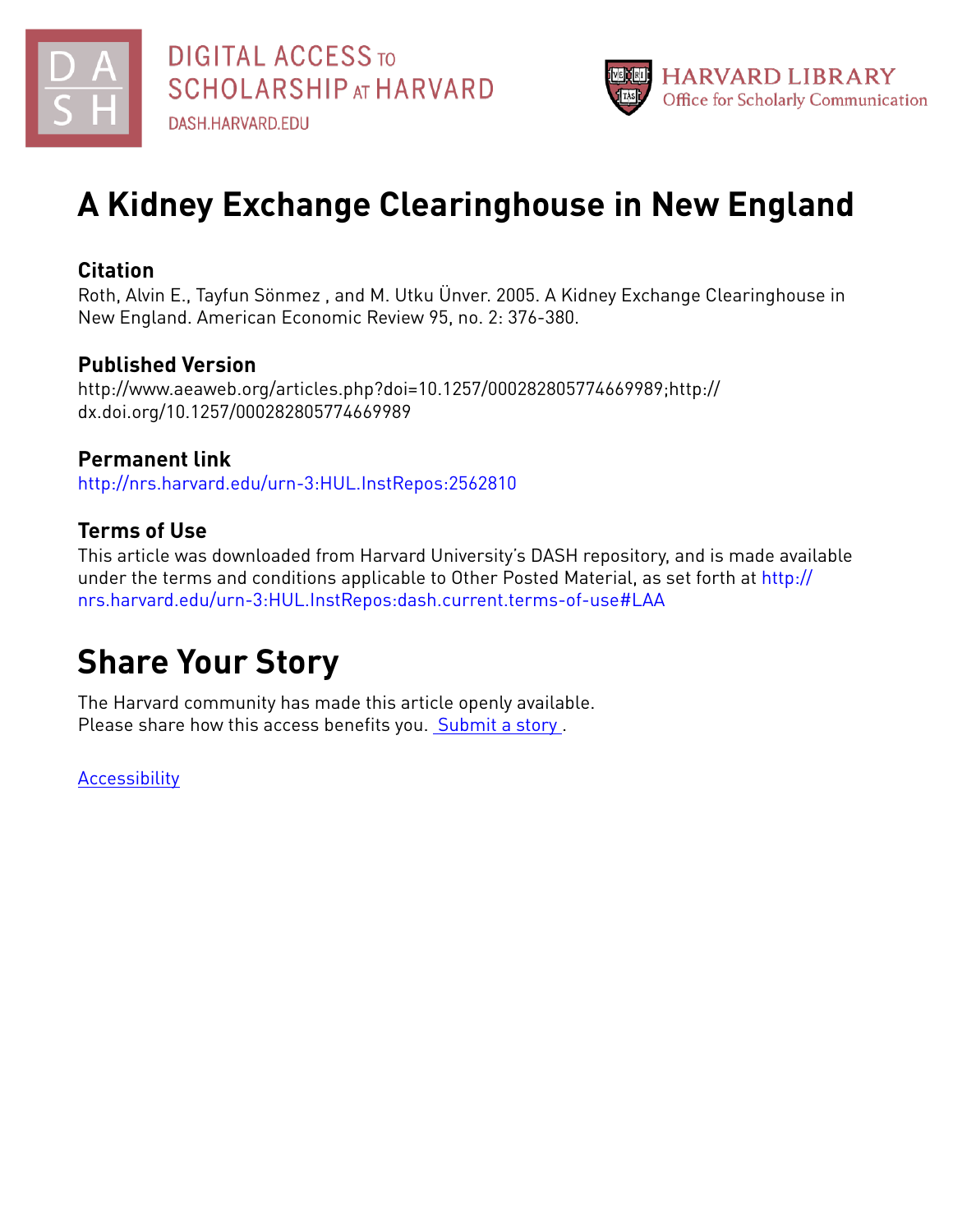### A Kidney Exchange Clearinghouse in New England

By ALVIN E. ROTH, TAYFUN SÖNMEZ, AND M. UTKU ÜNVER<sup>\*</sup>

In September, 2004, the Renal Transplant Oversight Committee of New England approved the establishment of a clearinghouse for kidney exchange, proposed by Francis Delmonico, Susan Saidman, and the three authors of this paper. We outline here the potential gains from kidney exchange and discuss practical constraints encountered as we begin designing and implementing a matching mechanism.

#### **I. Background**

In 2003 there were 8,665 transplants of deceased donor kidneys for the approximately 60,000 patients waiting for such transplants in the United States. While waiting, 3,436 patients died. There were also 6,464 kidney transplants from living donors (Scientific Registry of Transplant Recipients web site). $<sup>1</sup>$  Live donation is an option</sup> for kidneys, since healthy people have two and can remain healthy with one. While it is illegal to buy or sell organs, there have started to be kidney *exchanges* involving two donor–patient pairs such that each (living) donor cannot give a kidney to the intended recipient because of blood type or immunological incompatibility, but each patient can receive a kidney from the other donor. So far these have been rare: as of December 2004, only five exchanges had been performed in the 14 transplant centers in New England. One reason there have been so few kidney exchanges is that there have not been databases of incompatible patient–donor pairs. Incompatible donors were simply sent home. (Databases are now being assembled not only in New England, but also in Ohio and Baltimore.)

\* Roth: Harvard Business School and Department of Economics, Harvard University, Cambridge, MA 02138 (e-mail: aroth@hbs.edu); Sönmez: Koç University, Istanbul, Turkey, and Harvard University (e-mail: tsonmez@ ku.edu.tr); Ünver: Koç University (e-mail: uunver@ku. edu.tr). We are grateful to Francis Delmonico and Susan Saidman for comments, and to NSF for support.

Lainie Friedman Ross et al. (1997) discussed the possibility of exchange between incompatible patient–donor pairs. Not only have a few such two-way exchanges been performed, but two three-way exchanges (in which the donor kidney from one pair is transplanted into the patient in a second pair, whose donor kidney goes to a third pair, whose donor kidney goes to the first pair) have been performed at Johns Hopkins. There have also been a number of "list exchanges" in which an incompatible patient– donor pair makes a donation to someone on the waiting list for a cadaver kidney, in return for the patient in the pair receiving high priority for a cadaver kidney when one becomes available.

#### **II. Scope and Design of a Kidney Clearinghouse:**

In Roth et al. (2004a), we considered how to organize all these kinds of exchanges efficiently, in a way that would give patients and their doctors straightforward incentives. (Because medical information is decentralized, some of the procedures for allocating cadaver organs have experienced incentive problems.) We modeled patients as having strict preferences over compatible kidneys, and we allowed exchanges among any number of patient–donor pairs (including not only incompatible pairs, but also compatible pairs who might nevertheless be able, through exchange, to obtain a preferred kidney). We allowed list exchanges to be integrated with live exchanges, so a patient–donor pair who decided to exchange their kidney for priority on the deceased donor list would not necessarily donate their kidney to someone on the list, but might instead donate their kidney to another patient–donor pair who would in turn donate a kidney to the list (or to another pair who would in turn donate a kidney to the list, etc.).

In our model each agent is a patient and her donor(s). Agents have strict preferences over other agents (based on compatibility, closeness

<sup>&</sup>lt;sup>1</sup> \/http://www.ustransplant.org/srtr.php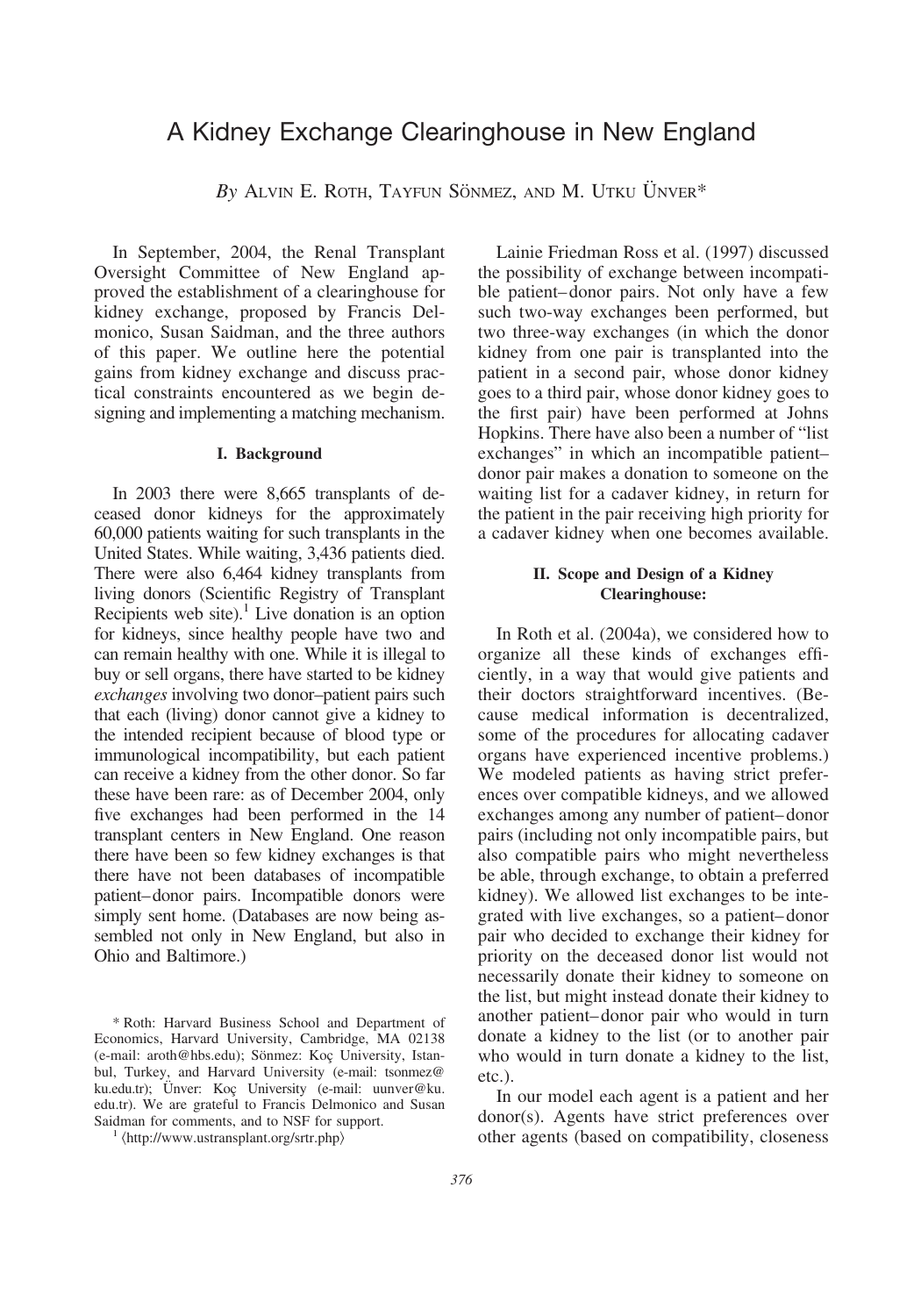of tissue match, and age of donor), and over priority on the cadaver wait-list.

If we exclude list exchange, this is the "housing market" of Lloyd Shapley and Herbert Scarf (1974), and David Gale's method of top trading cycles (TTC) produces efficient, core allocations. There is a unique such allocation (Roth and Andrew Postlewaite, 1977), and the mechanism that selects it is dominant-strategy incentive-compatible (Roth, 1982).

TTC works as follows: Each agent points to her most preferred agent (the patient with the agent's favorite donor). There is at least one *cycle* [an ordered list of agents  $(a_1, a_2, \ldots, a_n)$  in which each agent points to the next, and agent  $a_n$  points to  $a_1$ , and no agent can be part of more than one cycle. The implied exchange in each cycle is carried out, and the procedure continues with each remaining agent pointing to her favorite among the remaining agents.

When list exchange is included the model is close to the "room assignment" of Atila Abdulkadiroğlu and Sönmez (1999). At some point of the TTC procedure there may be no cycles, but only "*w*-chains" in which  $a_n$  is pointing to the waiting list. An agent may be part of several *w*-chains and therefore the procedure needs a selection rule for *w*-chains. In Roth et al. (2004a) we called this class of procedures *top trading cycles and chains* (TTCC) and identified a version that is Pareto efficient and dominantstrategy incentive-compatible.

To solve one aspect of the incentive problem, all surgeries in a live-donor exchange are conducted simultaneously. Thus a two-way exchange (involving just two patient–donor pairs) involves four simultaneous surgeries, a threeway exchange involves six, and so on.

#### **III. Logistical Constraints:**

Our medical colleagues worried that, at least initially, they could not manage exchanges larger than two-way. They were also inclined to exclude list exchanges, and to allow only incompatible patient–donor pairs to participate. As a first approximation, their feeling was that a patient should be indifferent between any compatible exchanges.

Therefore, in Roth et al. (2004b), each agent is a patient with incompatible donors and is

indifferent between all donors compatible with her. No exchange larger than two-way is feasible. Building on well-known results in graph theory we showed that there are constrainedefficient dominant-strategy incentive-compatible mechanisms. These include deterministic "priority" mechanisms like those organ banks use to allocate cadaver organs, and stochastic mechanisms that address equity considerations.

The gains from kidney exchange will depend on several factors including:

- (i) the size of the patient–donor database;
- (ii) whether list exchanges are included (while list exchanges have distributional implications for the deceased donor wait-list, their inclusion increases the potential gains from exchange);
- (iii) the maximum number of transplants that can be simultaneously carried out (equivalently, the size of largest feasible cycle and/or *w*-chain); and
- (iv) whether compatible patient–donor pairs can participate in exchange.

Consider pairs A and B: donor A is compatible with both patients, but donor B is compatible only with patient A. While donor A can directly give her kidney to patient A, both patients receive a kidney if pairs A and B exchange. Such an exchange is called an *altruistically unbalanced exchange* (E. Steve Woodle and Ross, 1998) and is unlikely to be recommended to couple A as long as such exchanges are unusual. But if patients have strict preferences over donors, it could be that both pairs obtain a preferred kidney from such an exchange. (Consideration of compatible pairs, and altruistically unbalanced exchanges, will help us estimate an upper bound on the gains that can be achieved.)

We turn to simulations to estimate the impact of each of these factors on the number of patients who can benefit from exchange.

#### **IV. Simulations**

For simplicity we consider non-blood-related patient–donor pairs. Distributions of blood types (48 percent O, 34 percent A, 14 percent B,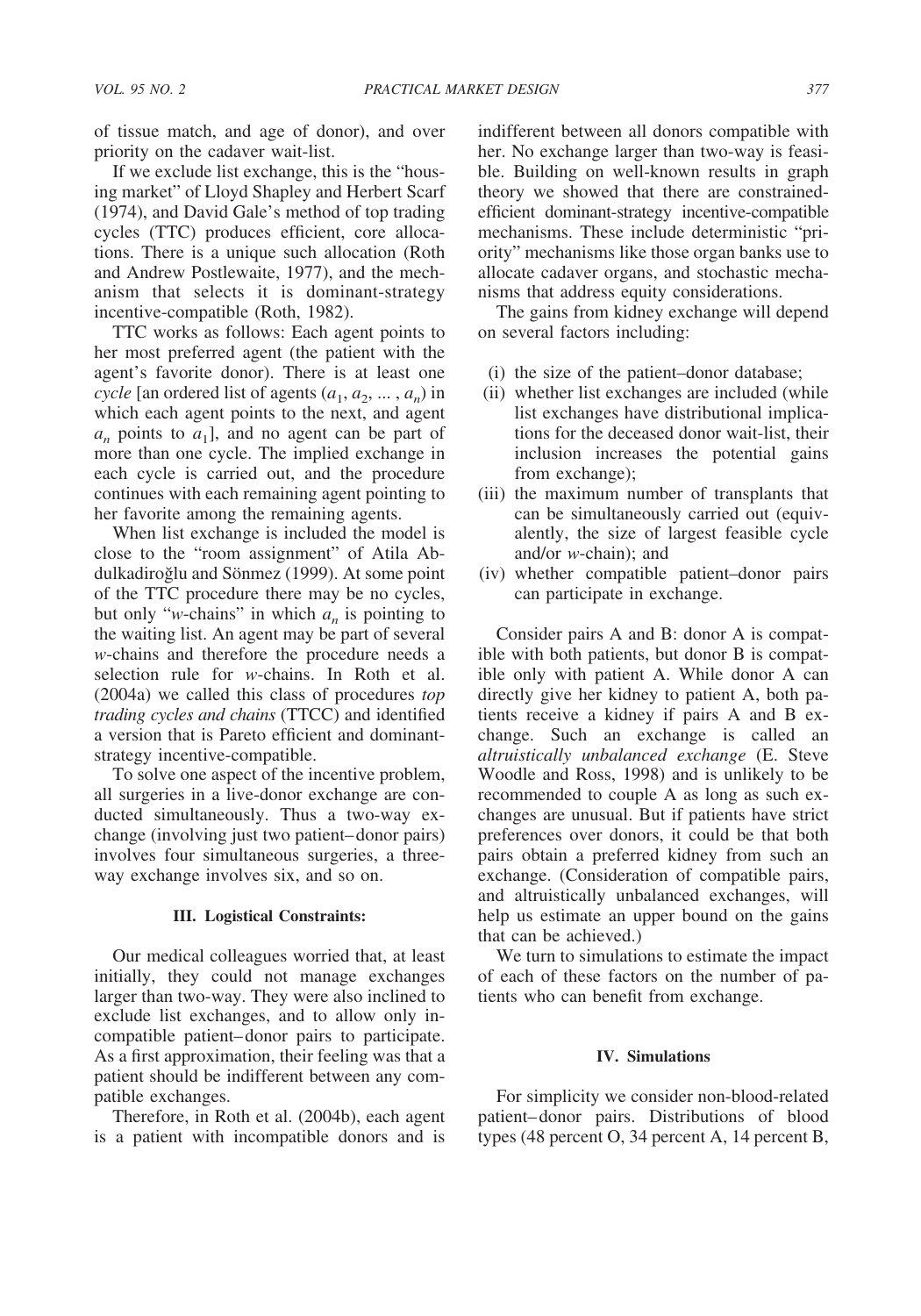4 percent AB), PRA levels (discussed below), and gender of the patients (41 percent female), and percentage of spouses among the unrelated donors (49 percent) are from the UNOS/OPTN data.<sup>2</sup>

Tissue-type incompatibility (a *positive crossmatch*) arises when a patient has antibodies against a donor protein. (The positive crossmatch probability between female patients and their husbands is approximately 33 percent, compared to approximately 11 percent between random pairs (Stefanos Zenios et al., 2000), because antibodies can develop during childbirth.) Patients in the UNOS database are divided into three groups based on the odds that they have a crossmatch with a random donor. For simplicity we simulate patients in discrete PRA (*percent reactive antibody*) levels:

- (i) 70 percent low-PRA patients, each of whom has a positive crossmatch probability of 5 percent with a random donor,
- (ii) 20 percent medium-PRA patients, each of whom has a positive crossmatch probability of 45 percent, and
- (iii) 10 percent high-PRA patients, each of whom has a positive crossmatch probability of 90 percent.

We randomly simulate patient–donor pairs using Monte-Carlo simulation size of 100 random population constructions for each of the 16 scenarios described below:

- (1) We consider two population sizes: 25 and 100.
- (2) We consider including compatible pairs in exchange as well as excluding them. (For example, in a population of 25 patient-donor pairs, if compatible pairs are excluded from exchange, only the smaller number of incompatible pairs will be available for exchange, and these will have a different distribution of characteristics than the general

population; O donors will be rare, and high PRA patients will be more common.)

- (3) Either
	- (a) list exchanges are unavailable; or
	- (b) list exchanges are available but only 40 percent of incompatible pairs consider a transplant from a deceased donor and only if a live donor is unavailable.
- (4) The largest feasible cycle/*w*-chain is either 2 or unbounded.

These possibilities yield  $2 \times 2 \times 2 \times 2 = 16$ scenarios, and for each realization we search for a feasible exchange that includes the maximum number of patients.

For simplicity we assume that patients are indifferent between compatible live donors but prefer any such donor to priority on the deceased-donor wait-list. We use versions of Jack Edmond's (1965) algorithm to find a maximal exchange when the largest feasible cycle/ *w*-chain is 2. We know of no efficient algorithm to determine a maximal exchange when cycle/ *w*-chain size is unbounded. In these scenarios we search for a maximal exchange among efficient matchings via the TTCC algorithm.

Table 1 makes clear that the gains from all kinds of exchange increase as the population *n* of patient–donor pairs grows. The exchanges that are initially likely to be achievable are those involving no list exchange (0 percent wait-list), and only incompatible patient–donor pairs. When only two-way exchanges are feasible, exchange yields on average an additional 3.96 such transplants when  $n = 25$  (16 percent of the patient population), but 23.04 when  $n = 100$ . Allowing list exchange, or allowing larger than two-way exchanges each gives a comparable increase in the number of transplants that can be achieved.

The largest gains in the table come from including compatible pairs in the population eligible for exchange. As the bottom of Table 1 indicates, it is at least conceivable that in a large population in which all patient–donor pairs could participate in exchange, virtually every patient (98.83 percent) with a willing donor would be able to receive a kidney. But we emphasize that this is an upper bound, since for many *compatible* pairs, exchange will not be desirable.

 $2$  UNOS/OPTN 2003 Annual Report, 1993-2002  $\langle$ http:// www.optn.org). Patient characteristics are from new waiting-list registrations, living donor relational type is from living-donor transplants data.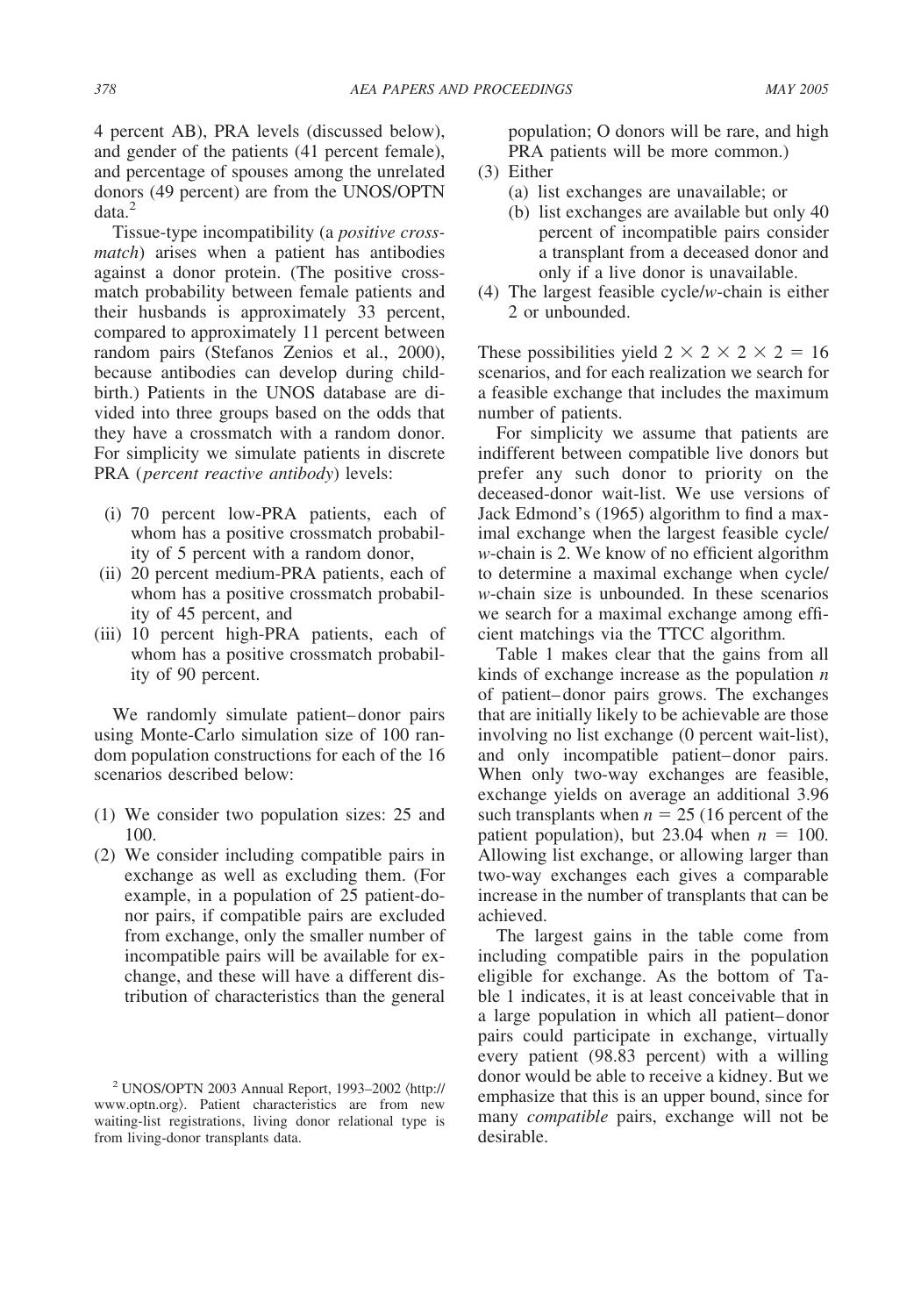| Comp.                     |                  |                | Transplants |       |                |
|---------------------------|------------------|----------------|-------------|-------|----------------|
| pairs                     | $\boldsymbol{n}$ | WL             | Own         | Ex.   | $w$ -List      |
| A. Two-Way Exchange:      |                  |                |             |       |                |
| Out                       | 25               | 0              | 11.56       | 3.96  | $\theta$       |
|                           |                  | 40             | 11.56       | 5.76  | 3.71           |
|                           | 100              | $\Omega$       | 47.49       | 23.04 | $\overline{0}$ |
|                           |                  | 40             | 47.49       | 28.79 | 11.48          |
| In                        | 25               | $\overline{0}$ | 1.33        | 19.00 | $\theta$       |
|                           |                  | 40             | 1.33        | 19.63 | 2.12           |
|                           | 100              | $\overline{0}$ | 1.01        | 90.14 | $\theta$       |
|                           |                  | 40             | 1.01        | 91.35 | 4.70           |
| B. Unrestricted Exchange: |                  |                |             |       |                |
| Out                       | 25               | 0              | 11.56       | 5.33  | $\theta$       |
|                           |                  | 40             | 11.56       | 6.32  | 3.82           |
|                           | 100              | $\theta$       | 47.49       | 28.71 | 0              |
|                           |                  | 40             | 47.49       | 30.38 | 11.82          |
| In                        | 25               | $\overline{0}$ | 1.44        | 20.30 | $\overline{0}$ |
|                           |                  | 40             | 1.50        | 20.29 | 2.20           |
|                           | 100              | $\overline{0}$ | 1.67        | 92.68 | $\overline{0}$ |
|                           |                  | 40             | 1.61        | 92.55 | 4.67           |

TABLE 1—SIMULATION RESULTS

*Notes:* The table reports the average number of patients receiving a transplant in each scenario (through own-donor, through an exchange, and through being sent to the top of the waiting list). Key to column headings: Comp. pairs  $=$ compatible pairs (excluded ["out"] or included ["in"]); *n* population size;  $WL = percentage of wait-list options;$  $\overline{Own}$  = number of patients receiving own donor kidneys;  $Ex. =$  number of patients participating in an exchange;  $w$ -List  $=$  number of patients who get priority in the waiting list through list exchange.

#### **V. Conclusions**

Kidney exchange is likely to proceed incrementally, starting with the simplest cases (twoway exchange) and the patients who can benefit most (incompatible pairs). Roth et al. (2005) show that most of the gain from larger than two-way exchange comes from three-way exchange, and so we are hopeful that it will be possible to achieve these gains in the near term. It may also be possible to include list exchanges and nondirected donors (altruistic living donors who do not specify a particular patient). Each of these increases in the scope of exchange will necessitate design changes in the clearinghouse, and there are open theoretical problems remaining for some of them (as is to be expected; cf. the examples in Roth [2002]).

It seems likely that, until exchange becomes well established, only incompatible patient– donor pairs will be included, as surgeons will be reluctant to advise compatible pairs not to proceed with their own transplant. However, as exchange becomes more routine, there will be opportunities for mutually beneficial exchange between, for example, a 25-year-old patient with a compatible 50-year-old donor and a 50-year-old patient with an *in*compatible 25-year-old donor.

Fortunately, the gains from even the simplest exchanges are large, and achievable.

#### **REFERENCES**

- Abdulkadiroğlu, Atila and Sönmez, Tayfun. "House Allocation with Existing Tenants." *Journal of Economic Theory*, 1999, *88*(2), pp. 233–60.
- **Edmonds, Jack.** "Paths, Trees, Flowers." *Canadian Journal of Mathematics*, 1965, *17,* pp. 449–67.
- **Ross, Lainie Friedman; Rubin, David T.; Siegler, Mark; Josephson, Michelle A.; Thistlethwaite, J. Richard, Jr. and Woodle, E. Steve.** "Ethics of a Paired-Kidney-Exchange Program." *New England Journal of Medicine*, 1997, *336*(24), pp. 1752–55.
- **Roth, Alvin E.** "Incentive Compatibility in a Market with Indivisibilities." *Economics Letters*, 1982, *9*(2), pp. 127–32.
- **Roth, Alvin E.** "The Economist as Engineer: Game Theory, Experimental Economics, and Computation as Tools of Design Economics." *Econometrica*, 2002, *70*(4), pp. 1341–78.
- **Roth, Alvin E. and Postlewaite, Andrew.** "Weak versus Strong Domination in a Market with Indivisible Goods." *Journal of Mathematical Economics*, 1977, *4*(2), pp. 131–37.
- **Roth, Alvin E.; Sönmez, Tayfun and Ünver, M. Utku.** "Kidney Exchange." *Quarterly Journal of Economics*, 2004a, *119*(2), pp. 457–88.
- Roth, Alvin E.; Sönmez, Tayfun and Ünver, M. **Utku.** "Pairwise Kidney Exchange." National Bureau of Economic Research (Cambridge, MA) Working Paper No. 10698, 2004b; *Journal of Economic Theory* (forthcoming).
- Roth, Alvin E.; Sönmez, Tayfun and Ünver, M. **Utku.** "Efficient Kidney Exchange: Coincidence of Wants in a Structured Market." National Bureau of Economic Research